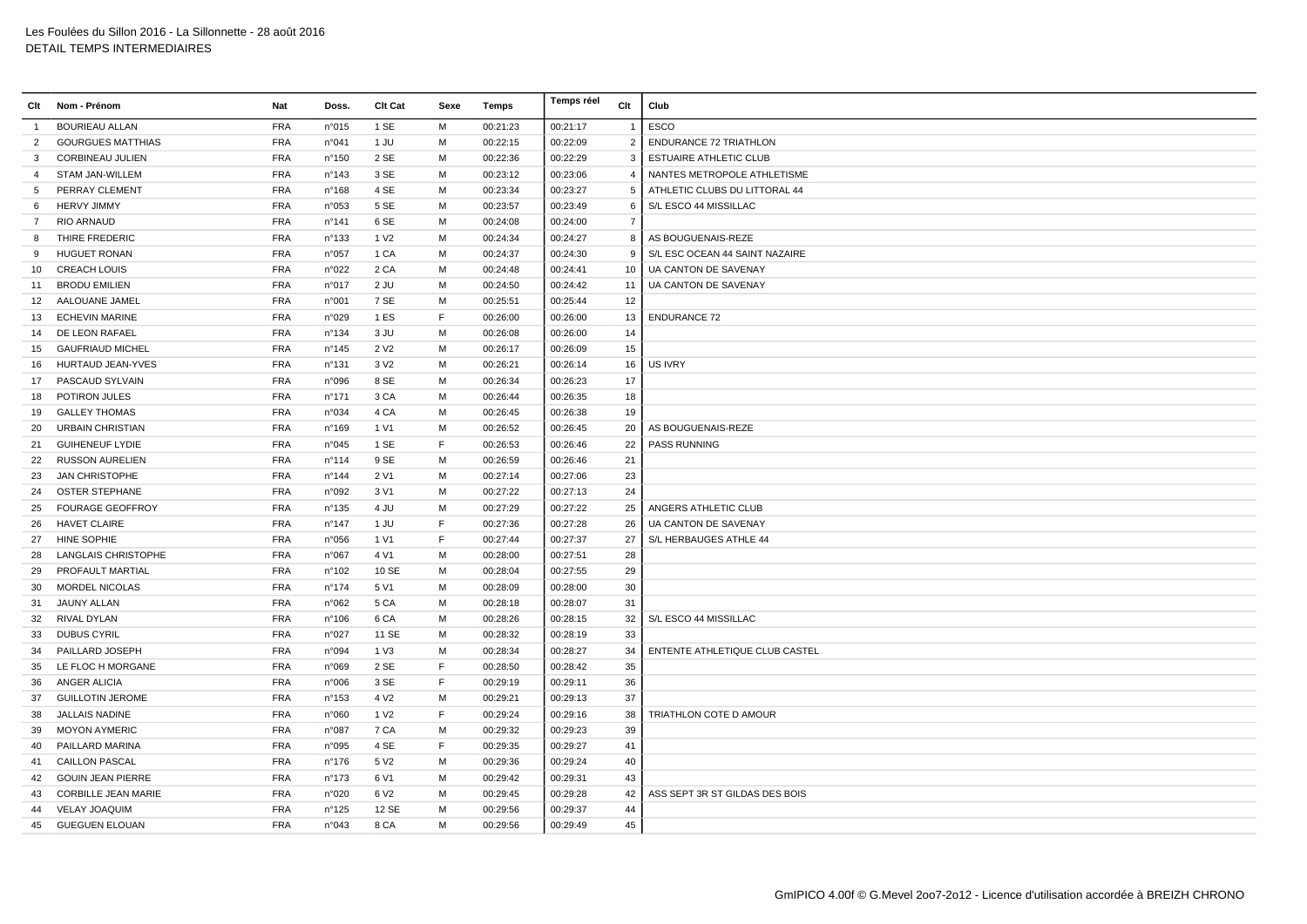| Clt | Nom - Prénom                 | Nat        | Doss.           | Clt Cat           | Sexe        | Temps    | Temps réel | Clt | Club                          |
|-----|------------------------------|------------|-----------------|-------------------|-------------|----------|------------|-----|-------------------------------|
| 46  | <b>DROUET GREGORY</b>        | <b>FRA</b> | n°026           | 13 SE             | M           | 00:30:08 | 00:29:59   | 46  |                               |
| 47  | <b>VIGNARD RONAN</b>         | <b>FRA</b> | n°128           | 14 SE             | M           | 00:30:15 | 00:30:04   | 48  |                               |
| 48  | <b>GUILLAUMIE TREMEUR</b>    | <b>FRA</b> | n°046           | 15 SE             | M           | 00:30:17 | 00:30:04   | 47  |                               |
| 49  | THUILLIER-DUMONT BENEDICTE   | <b>FRA</b> | n°123           | 5 SE              | F           | 00:30:27 | 00:30:18   | 49  | <b>ENTENTE DES MAUGES*</b>    |
| 50  | OLIVAUD PIERRE JEAN          | <b>FRA</b> | n°090           | 16 SE             | M           | 00:30:40 | 00:30:25   | 50  |                               |
| 51  | <b>BURBAN ANTHONY</b>        | <b>FRA</b> | $n^{\circ}161$  | 17 SE             | M           | 00:30:41 | 00:30:32   | 51  |                               |
| 52  | JALLAIS MAXIME               | <b>FRA</b> | n°059           | 18 SE             | М           | 00:30:43 | 00:30:35   | 52  |                               |
| 53  | LE VEUX LAURENT              | <b>FRA</b> | n°073           | 7 V1              | м           | 00:30:55 | 00:30:44   | 53  |                               |
| 54  | THUILLIER SYLVAIN            | <b>FRA</b> | n°132           | 19 SE             | M           | 00:31:35 | 00:31:19   | 54  |                               |
| 55  | LETILLY AUGUSTE              | <b>FRA</b> | n°076           | 2 V3              | M           | 00:31:41 | 00:31:29   | 55  |                               |
| 56  | <b>KERMORVANT THIERRY</b>    | <b>FRA</b> | n°064           | 3 <sub>V</sub> 3  | M           | 00:31:59 | 00:31:51   | 56  |                               |
| 57  | <b>VIAUD BERTRAND</b>        | <b>FRA</b> | $n^{\circ}$ 127 | 7 V <sub>2</sub>  | М           | 00:32:03 | 00:31:55   | 59  |                               |
| 58  | <b>GOURGUES JEAN GEORGES</b> | <b>FRA</b> | n°040           | 8 V <sub>2</sub>  | M           | 00:32:03 | 00:31:56   | 60  | SNLS 44                       |
| 59  | JUMEL CHRISTOPHE             | <b>FRA</b> | n°063           | 20 SE             | M           | 00:32:04 | 00:31:55   | 58  | <b>PASS RUNNING</b>           |
| 60  | <b>SCHMITT SOPHIE</b>        | <b>FRA</b> | n°115           | 2 V1              | F           | 00:32:04 | 00:31:54   | 57  |                               |
| 61  | <b>CARDIN STEPHANIE</b>      | <b>FRA</b> | n°018           | 6 SE              | F           | 00:32:09 | 00:32:00   | 61  |                               |
| 62  | <b>DELCAMBRE LOIC</b>        | <b>FRA</b> | n°025           | 9 V <sub>2</sub>  | M           | 00:32:13 | 00:32:02   | 62  | S/L ESCO 44 MISSILLAC         |
| 63  | <b>GUIGAND NATHAN</b>        | <b>FRA</b> | n°044           | 9 CA              | M           | 00:32:17 | 00:32:04   | 63  | SNLS 44                       |
| 64  | <b>COUETOUX BASTIEN</b>      | <b>FRA</b> | n°156           | 1 ES              | M           | 00:32:17 | 00:32:10   | 65  |                               |
| 65  | <b>LEROUX DAVID</b>          | <b>FRA</b> | n°164           | 8 V1              | M           | 00:32:20 | 00:32:06   | 64  |                               |
| 66  | <b>GUITTON AMAURY</b>        | <b>FRA</b> | n°049           | 21 SE             | м           | 00:32:24 | 00:32:12   | 66  |                               |
| 67  | PETREMANN LILIAN             | <b>FRA</b> | n°100           | 10 CA             | M           | 00:32:33 | 00:32:23   | 68  |                               |
| 68  | MAHERAULT XAVIER             | <b>FRA</b> | n°080           | 9 V1              | M           | 00:32:34 | 00:32:18   | 67  |                               |
| 69  | LEBEAU MAGALIE               | <b>FRA</b> | n°074           | 7 SE              | F.          | 00:32:35 | 00:32:25   | 69  | RACING CLUB NANTAIS *         |
| 70  | <b>METAYER ALAIN</b>         | <b>FRA</b> | n°138           | 10 V <sub>2</sub> | M           | 00:32:36 | 00:32:25   | 70  | ATHLETIC CLUBS DU LITTORAL 44 |
| 71  | <b>KERZANET ANNE-SOPHIE</b>  | <b>FRA</b> | n°065           | 8 SE              | $\mathsf F$ | 00:32:55 | 00:32:46   | 73  | AL BOUGUENAIS                 |
| 72  | <b>COURONNE OLIVIER</b>      | <b>FRA</b> | n°148           | 22 SE             | M           | 00:32:57 | 00:32:45   | 71  |                               |
| 73  | <b>LORMEAU CHRISTIAN</b>     | <b>FRA</b> | n°137           | 11 V <sub>2</sub> | M           | 00:32:57 | 00:32:46   | 72  | ATHLETIC CLUBS DU LITTORAL 44 |
| 74  | AMISSE JULYE                 | <b>FRA</b> | n°004           | 2 ES              | F           | 00:32:57 | 00:32:48   | 74  | S/L PRESQUILE GUERANDAISE ATH |
| 75  | <b>MACE SEVERINE</b>         | <b>FRA</b> | n°078           | 3 V1              | $\mathsf F$ | 00:33:29 | 00:33:16   | 75  |                               |
| 76  | <b>HAVET MICHEL</b>          | <b>FRA</b> | n°146           | 10 V1             | м           | 00:33:46 | 00:33:35   | 76  |                               |
| 77  | <b>BOUCHERIE MICHEL</b>      | <b>FRA</b> | $n^{\circ}$ 165 | 12 V <sub>2</sub> | M           | 00:33:57 | 00:33:44   | 77  |                               |
| 78  | OLIVO DONALD                 | <b>FRA</b> | n°091           | 11 V1             | M           | 00:34:01 | 00:33:47   | 78  |                               |
| 79  | <b>DESPLANQUES PASCAL</b>    | <b>FRA</b> | n°136           | 12 V1             | M           | 00:34:35 | 00:34:25   | 80  |                               |
| 80  | LE GRAND JOEL                | <b>FRA</b> | n°070           | 13 V1             | M           | 00:34:44 | 00:34:24   | 79  |                               |
| 81  | RUFFAULT KARELLE             | <b>FRA</b> | $n^{\circ}$ 112 | 9 SE              | F           | 00:34:45 | 00:34:31   | 81  |                               |
| 82  | <b>COSTE LUDMILA</b>         | <b>FRA</b> | n°149           | 10 SE             | F           | 00:34:46 | 00:34:35   | 82  |                               |
| 83  | <b>AURAY BERENICE</b>        | <b>FRA</b> | n°008           | 11 SE             | F           | 00:34:47 | 00:34:38   | 83  |                               |
| 84  | <b>VOREUX BRUNO</b>          | <b>FRA</b> | n°151           | 13 V <sub>2</sub> | M           | 00:35:08 | 00:34:54   | 84  | <b>ASC VITRY</b>              |
| 85  | <b>GROIZARD ALEXANDRA</b>    | <b>FRA</b> | n°042           | 12 SE             | F           | 00:35:18 | 00:35:04   | 85  |                               |
| 86  | ROBIN CYRILLE                | <b>FRA</b> | $n^{\circ}107$  | 23 SE             | M           | 00:35:19 | 00:35:06   | 86  | <b>STELIA</b>                 |
| 87  | <b>DELCAMBRE BEATRICE</b>    | <b>FRA</b> | n°024           | 4 V1              | E           | 00:35:27 | 00:35:15   | 87  | S/L ESCO 44 MISSILLAC         |
| 88  | <b>TABARY ELODIE</b>         | <b>FRA</b> | n°119           | 1 CA              | F           | 00:35:27 | 00:35:17   | 88  | UA CANTON DE SAVENAY          |
| 89  | ROUYER SEBASTIEN             | <b>FRA</b> | n°111           | 24 SE             | M           | 00:35:36 | 00:35:22   | 90  |                               |
| 90  | <b>MOISAN AURELIE</b>        | <b>FRA</b> | n°086           | 5 V1              | F.          | 00:35:37 | 00:35:26   | 92  |                               |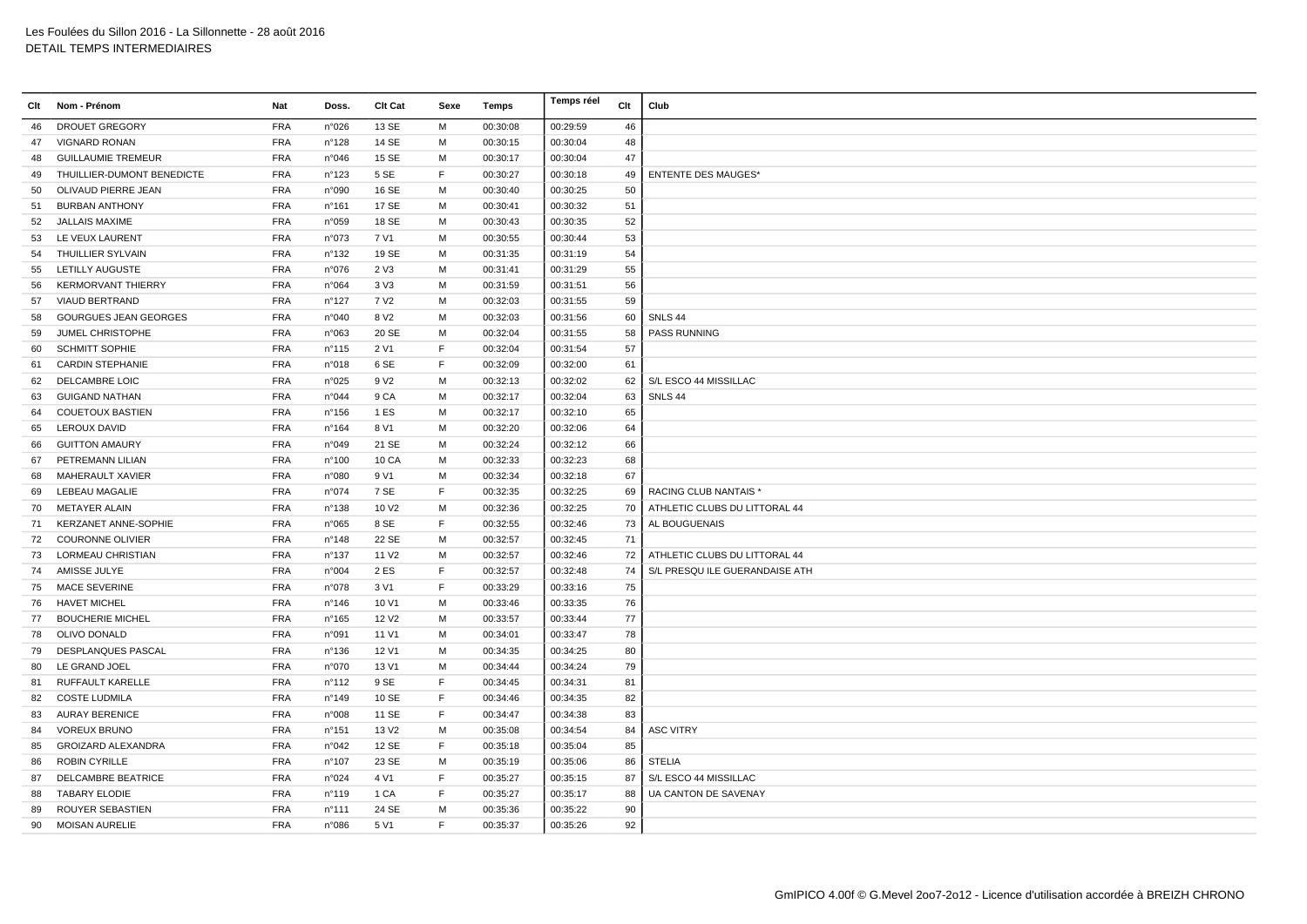| Clt | Nom - Prénom                 | Nat        | Doss.           | Clt Cat           | Sexe        | Temps    | Temps réel | Clt | Club                           |
|-----|------------------------------|------------|-----------------|-------------------|-------------|----------|------------|-----|--------------------------------|
| 91  | <b>MEUR JENNIFER</b>         | <b>FRA</b> | n°085           | 13 SE             | F           | 00:35:38 | 00:35:19   | 89  |                                |
| 92  | <b>TABART LAURINE</b>        | <b>FRA</b> | $n^{\circ}$ 117 | 2 CA              | F           | 00:35:39 | 00:35:24   | 91  | S/L COURIR A SAINT AVE         |
| 93  | CHRISTODOULOS CHRISTIAN      | <b>FRA</b> | n°019           | 1 V4              | M           | 00:35:51 | 00:35:36   | 93  | PASS RUNNING                   |
| 94  | <b>GUINEL MARJORIE</b>       | <b>FRA</b> | n°048           | 14 SE             | E           | 00:36:12 | 00:35:59   | 94  |                                |
| 95  | <b>HERVOUET AUDREY</b>       | <b>FRA</b> | $n^{\circ}$ 142 | 15 SE             | F           | 00:36:24 | 00:36:11   | 95  | <b>SERBOUTI SPORTS</b>         |
| 96  | ROUSSEAU CHRISTINE           | <b>FRA</b> | n°110           | 6 V1              | F           | 00:36:47 | 00:36:36   | 96  |                                |
| 97  | <b>COUTAUD SEBASTIEN</b>     | <b>FRA</b> | n°021           | 25 SE             | М           | 00:36:53 | 00:36:38   | 97  |                                |
| 98  | PIFFERI GREGORY              | <b>FRA</b> | $n^{\circ}$ 154 | 14 V1             | М           | 00:36:57 | 00:36:38   | 98  | PASS'RUNNING                   |
| 99  | NAVARRO ALEXANDRA            | <b>FRA</b> | n°088           | 16 SE             | F           | 00:37:00 | 00:36:48   | 100 |                                |
| 100 | <b>HERVY PATRICIA</b>        | <b>FRA</b> | n°054           | 7 V1              | F           | 00:37:01 | 00:36:49   | 101 | S/L ESCO 44 MISSILLAC          |
| 101 | <b>GRIVEAU FRANCE</b>        | <b>FRA</b> | n°158           | 17 SE             | F           | 00:37:02 | 00:36:46   | 99  | 73R                            |
|     | 102 FOUCHER DANIELE          | <b>FRA</b> | n°032           | 2 V <sub>2</sub>  | F           | 00:37:17 | 00:37:01   | 102 |                                |
| 103 | LELAY I ANNIE                | <b>FRA</b> | n°140           | 3 V <sub>2</sub>  | F           | 00:37:21 | 00:37:04   | 103 |                                |
| 104 | <b>SORIN LAURENCE</b>        | <b>FRA</b> | $n^{\circ}$ 116 | 8 V1              | E           | 00:37:24 | 00:37:15   | 104 |                                |
| 105 | <b>GALLEY SYLVIE</b>         | <b>FRA</b> | n°033           | 9 V1              | F           | 00:37:43 | 00:37:30   | 105 | S/L ESCO 44 MISSILLAC          |
| 106 | BATONNIER ANNELAURE          | <b>FRA</b> | n°010           | 18 SE             | F           | 00:37:46 | 00:37:34   | 106 |                                |
| 107 | <b>LABBE FREDERIQUE</b>      | <b>FRA</b> | n°066           | 10 V1             | F           | 00:37:54 | 00:37:41   | 107 |                                |
| 108 | <b>BALAO ELISE</b>           | <b>FRA</b> | n°163           | 19 SE             | F           | 00:38:17 | 00:38:05   | 108 |                                |
| 109 | <b>GOUJON ESTELLE</b>        | <b>FRA</b> | n°037           | 11 V1             | F           | 00:38:37 | 00:38:18   | 109 |                                |
| 110 | ROUSSEAU CAMILLE             | <b>FRA</b> | n°109           | 4 V3              | M           | 00:38:38 | 00:38:21   | 110 |                                |
|     | 111 GUILLORIN NADIA          | <b>FRA</b> | n°152           | 4 V <sub>2</sub>  | F           | 00:38:43 | 00:38:34   | 113 |                                |
|     | 112 THOMAS ROMAIN            | <b>FRA</b> | $n^{\circ}$ 121 | 11 CA             | M           | 00:38:47 | 00:38:26   | 111 |                                |
| 113 | <b>GOUJON PATRICK</b>        | <b>FRA</b> | n°038           | 14 V <sub>2</sub> | M           | 00:38:48 | 00:38:29   | 112 |                                |
|     | 114 GUERIN JULIETTE          | <b>FRA</b> | n°159           | 20 SE             | F           | 00:38:57 | 00:38:39   | 114 |                                |
|     | 115 PRISSARD ALICE           | <b>FRA</b> | n°101           | 12 V1             | F           | 00:38:57 | 00:38:41   | 115 |                                |
|     | 116 AMISSE EVELYNE           | <b>FRA</b> | n°003           | 13 V1             | $\mathsf F$ | 00:39:23 | 00:39:13   | 117 | S/L PRESQU ILE GUERANDAISE ATH |
|     | 117 GRIVEAU JEREMY           | <b>FRA</b> | $n^{\circ}$ 157 | 26 SE             | М           | 00:39:24 | 00:39:07   | 116 | 73R                            |
| 118 | <b>GUILLO CHRISTOPHE</b>     | <b>FRA</b> | n°047           | 27 SE             | M           | 00:39:31 | 00:39:14   | 118 |                                |
| 119 | ROUILLE DELPHINE             | <b>FRA</b> | n°108           | 14 V1             | $\mathsf F$ | 00:39:35 | 00:39:23   | 119 |                                |
| 120 | ANDRE STEPHANIE              | <b>FRA</b> | n°005           | 15 V1             | E           | 00:39:50 | 00:39:35   | 120 |                                |
| 121 | <b>BOUM-MAHOP CHRISTELLE</b> | <b>FRA</b> | n°013           | 21 SE             | F           | 00:39:56 | 00:39:38   | 121 |                                |
| 122 | RAYBAUD CELINE               | <b>FRA</b> | n°104           | 16 V1             | F.          | 00:40:00 | 00:39:39   | 122 |                                |
| 123 | <b>HERVY JEROME</b>          | <b>FRA</b> | n°052           | 15 V1             | M           | 00:40:02 | 00:39:48   | 124 | S/L ESCO 44 MISSILLAC          |
|     | 124 LE NOEN MARIE            | <b>FRA</b> | n°072           | 22 SE             | F           | 00:40:03 | 00:39:45   | 123 |                                |
| 125 | <b>MOREL CECILE</b>          | <b>FRA</b> | n°139           | 23 SE             | $\mathsf F$ | 00:40:16 | 00:40:06   | 125 |                                |
| 126 | <b>BELLANGER MARYLENE</b>    | <b>FRA</b> | n°011           | 5 V <sub>2</sub>  | F           | 00:40:25 | 00:40:09   | 126 | ASS 7/3R ST GILDAS DES BOIS    |
| 127 | <b>GOUIN PASCALE</b>         | FRA        | n°036           | 6 V <sub>2</sub>  | F           | 00:40:39 | 00:40:27   | 127 |                                |
| 128 | <b>GAUTREAU SANDRINE</b>     | <b>FRA</b> | n°035           | 17 V1             | F           | 00:40:43 | 00:40:30   | 128 |                                |
| 129 | JARNOUX CATHERINE            | <b>FRA</b> | n°061           | 7 V <sub>2</sub>  | F           | 00:40:48 | 00:40:35   | 129 |                                |
| 130 | <b>GOURGUES GAEL</b>         | <b>FRA</b> | n°039           | 18 V1             | F           | 00:40:55 | 00:40:42   | 131 | SNLS 44                        |
|     | 131 TABART PASCALE           | <b>FRA</b> | $n^{\circ}$ 118 | 19 V1             | F           | 00:40:57 | 00:40:41   | 130 |                                |
| 132 | <b>IZEL GEOERGES</b>         | <b>FRA</b> | n°058           | 28 SE             | M           | 00:41:11 | 00:40:55   | 132 |                                |
| 133 | <b>MARTIN EVE LISE</b>       | <b>FRA</b> | n°083           | 24 SE             | F.          | 00:41:11 | 00:40:56   | 133 |                                |
|     | 134 GEINOZ ANNICK            | <b>FRA</b> | n°155           | 8 V <sub>2</sub>  | F           | 00:41:54 | 00:41:38   | 134 |                                |
|     | 135 AUPIAIS ANGELIQUE        | <b>FRA</b> | n°007           | 25 SE             | F           | 00:42:03 | 00:41:42   | 135 |                                |